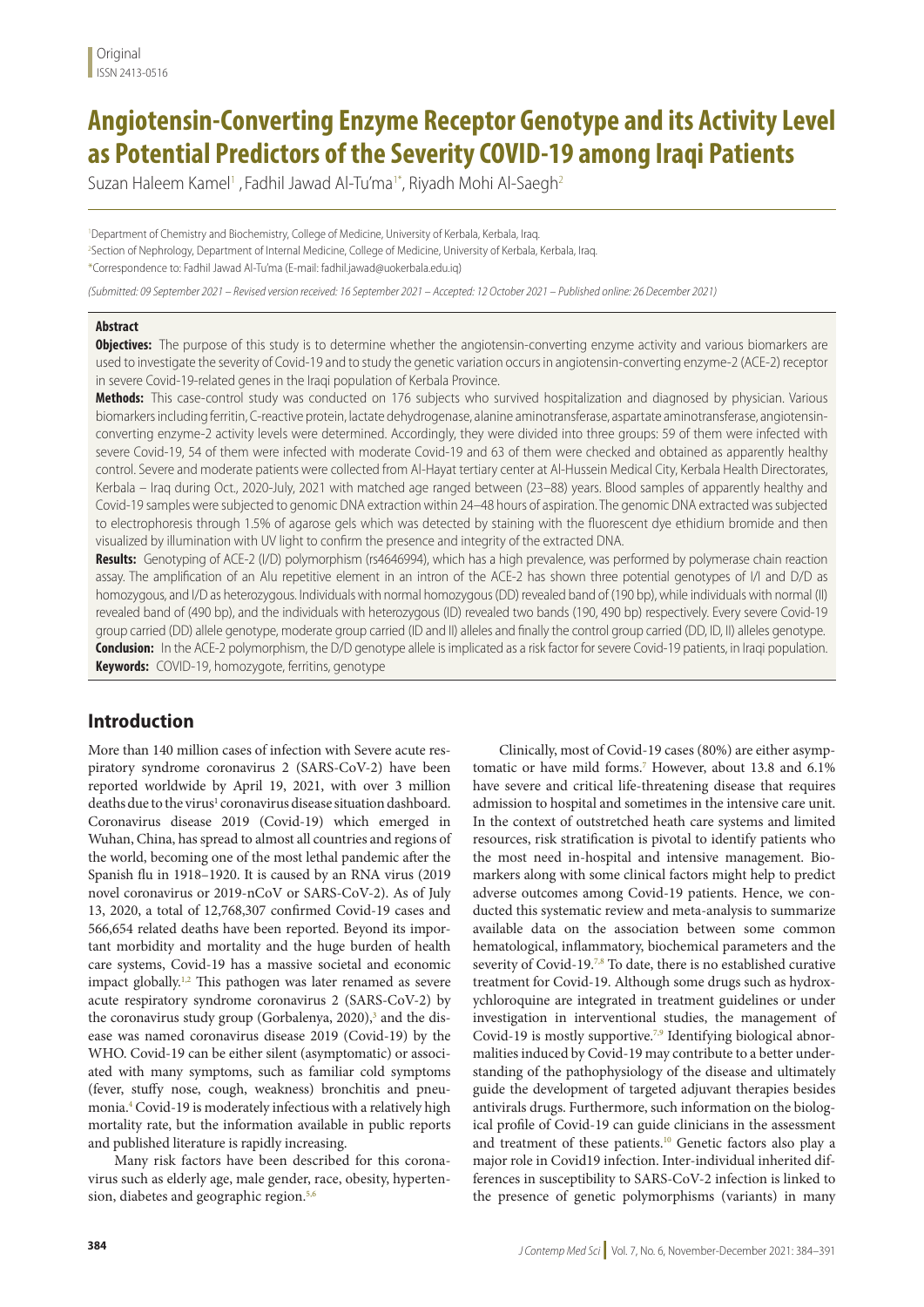genes especially in those that code for the host receptors involved in viral entry process. These DNA changes are transmissible from one generation to another, detectable in at least 1% of individuals in a population and could explain the differences between individuals in the susceptibility to some multigenic, complex diseases like Covid19.11,12 Two main approaches can be used in genetic epidemiology to establish a link between genetic variations and the risk of developing a disease: Genetic linkage analysis and association studies (candidate gene and genome-wide association studies).13 Angiotensin-converting enzyme (chromosome Xp22.2) is the enzyme responsible for converting angiotensin-2 to angiotensin  $(1-7)$  form,<sup>14</sup> it is expressed in most organs such as, thyroid and lungs, heart, esophagus, kidney, adipose tissue, liver, retina, the vascular system, the small intestine, nasal and bronchial tissue, and alveolar type II epithelial cells.15,16 ACE-2 is also known as a host cell receptor that contributes to the viral infection by corona viruses. The COVID-19 virus binds to the target cells through ACE-2 receptor which makes the COVID-19 attachment, invasion and penetration processes easier.<sup>17</sup> There are other receptors that can be used but, the virus has greater affinity for ACE-2 and weaker affinities for two other receptors, CD147 and Grp78 (Glucose-Regulate Protein 78).16 The ACE-2 expression level has been reported to be significantly increased among men than women, which could explain the male predominance of COVID-19.18,19 However, in another study ACE-2 expression was not significantly associated with gender/disease severity bias among Covid-19 Italian patients.<sup>20</sup> Similar results were obtained by another author, who didn't observe a disparity between age groups and gender groups (male *vs* female) in ACE-2 gene expression.<sup>21</sup> ACE-2 is very polymorphic gene with about 1700 polymorphisms and their frequencies vary between populations, some of these polymorphisms were correlated with increased expression of ACE-2 protein and were more frequent among the East-Asian populations.17,22,23 Not only that, ACE deletion allele that is linked to alterations of ACE expression, also influences the spread of the virus and outcomes of infection with COVID-19 especially in the Asian populations.24,25 Angiotensin converting enzyme-2 receptor (ACE-2) is a protein on the surface of many cell types. It is an enzyme that generates small proteins – by cutting up the larger protein angiotensinogen – that then go on to regulate functions in the cell. Using the spike-like protein on its surface, the SARS-CoV-2 virus binds to ACE-2 – like a key being inserted into a lock – prior to entry and infection of cells. Hence, ACE-2 acts as a cellular doorway – a receptor – for the virus that causes Covid-19. ACE-2 acts as the receptor for the SARS-CoV-2 virus and allows it to infect the cell. ACE-2 receptor is present in many cell types and tissues including the lungs, heart, blood vessels, kidneys, liver and gastro-intestinal tract. It is present in epithelial cells, which line certain tissues and create protective barriers. The purpose of the presented study is to investigate the activity levels of angiotensin-converting enzyme and various biomarker levels in adults infected with Covid-19 and study the molecular basis of angiotensin-converting enzyme-2 (ACE-2) receptor in Covid-19-related gene polymorphism in Iraqi populations of Kerbala Province.

## **Materials and Methods**

The current case-control study was conducted on 176 subjects who survived hospitalization and diagnosed by physician.

Various biomarkers including ferritin, C-reactive protein, lactate dehydrogenase (LDH), alanine aminotransferase (ALT), aspartate aminotransferase (AST), angiotensin-converting enzyme-2 (ACE-2) activity were determined. Accordingly, they were divided into three groups: 59 of them were infected with severe Covid-19, 54 of them were infected with moderate Covid-19 and 63 of them were checked and obtained as apparently healthy control. Severe and moderate patients were collected from Al-Hayat tertiary center at Al-Hussein Medical City, Kerbala Health Directorates, Kerbala–Iraq during Oct., 2020-July, 2021 with matched age ranged between (23–88) years. Blood samples of apparently healthy and Covid-19 samples were obtained from each case and used for some biomarkers determination (ferritin, ALT, AST and ALP activity levels) and molecular studies. One ml of whole blood was collected in EDTA containing tube and subjected for genomic DNA extraction within 24–48 hours of aspiration. Then DNA concentration and purity were measured by UV absorption at 260 and 280 nm (Bio Drop, U.K.).

The genomic DNA extracted was subjected to electrophoresis through 1.5% of agarose gels electrophoresis in 1X (TBE) buffer at 100 volts for 75 minutes or until dye markers have migrated an appropriate distance, depending on the size of the DNA to be visualized. The percentage of agarose used depends on the size of fragments to be resolved, where an agarose gels percentage are normally in the range of 0.5% to 2%; the ethidum bromide staining was done according to Robinson and Lafleche method.<sup>26</sup> DNA ladder 100 bp bands were used as standard for comparison with bands that resulted for allelic gene migration through gel electrophoresis and then detected at staining with the fluorescent dye ethidium bromide and then visualized by illumination with UV light to confirm the presence and integrity of the extracted DNA.

Genotyping for ACE-2 receptor gene polymorphism was performed by the polymerase chain reaction- Amplification Refractory Mutation System (PCR-ARMS) method using thermocycler (Biometra, Germany). The primers were taken in a lyophilized state; their units are known as a mass in picomoles then mixed by suitable vortex and their sequence of ACE-2 receptor gene was listed in Table 1.

The subsequent steps were done for the reconstitution and dilution of the primers: The tube was centrifuged at 10,000 rpm for 5–10 min before de-capping. The chosen volumes from nuclease free water were added according to the manufacturer to obtain a 100 *P*-moles/μl (master stock). Ten microliters of the master stock were transported to a 0.5 ml eppendorf tube that contained 90 μl of nuclease free water to obtain a 10 pmoles/μl a working primer stock solution. The master stock and working stock were kept at –20°C. The working stock was warmed up and kept on ice for use in PCR and then stored at –20°C after each use.

Table 1. **Primers used in molecular study of angiotensinconverting enzyme receptor-2 gene polymorphism**

| <b>Primer name</b> | <b>Sequence</b>                    | <b>Annealing</b><br>temp. $(^{\circ}C)$ | <b>Product</b><br>size (bp) |
|--------------------|------------------------------------|-----------------------------------------|-----------------------------|
| ACE-rs4646994-F    | 5'-CTGGAGACCA<br>CTCCCATCCTTTCT-3  | 58                                      | 190                         |
| ACE-rs4646994-R    | 5'-GATGTGGCCATCA<br>CATTCGTCAGAT-3 | 58                                      | 490                         |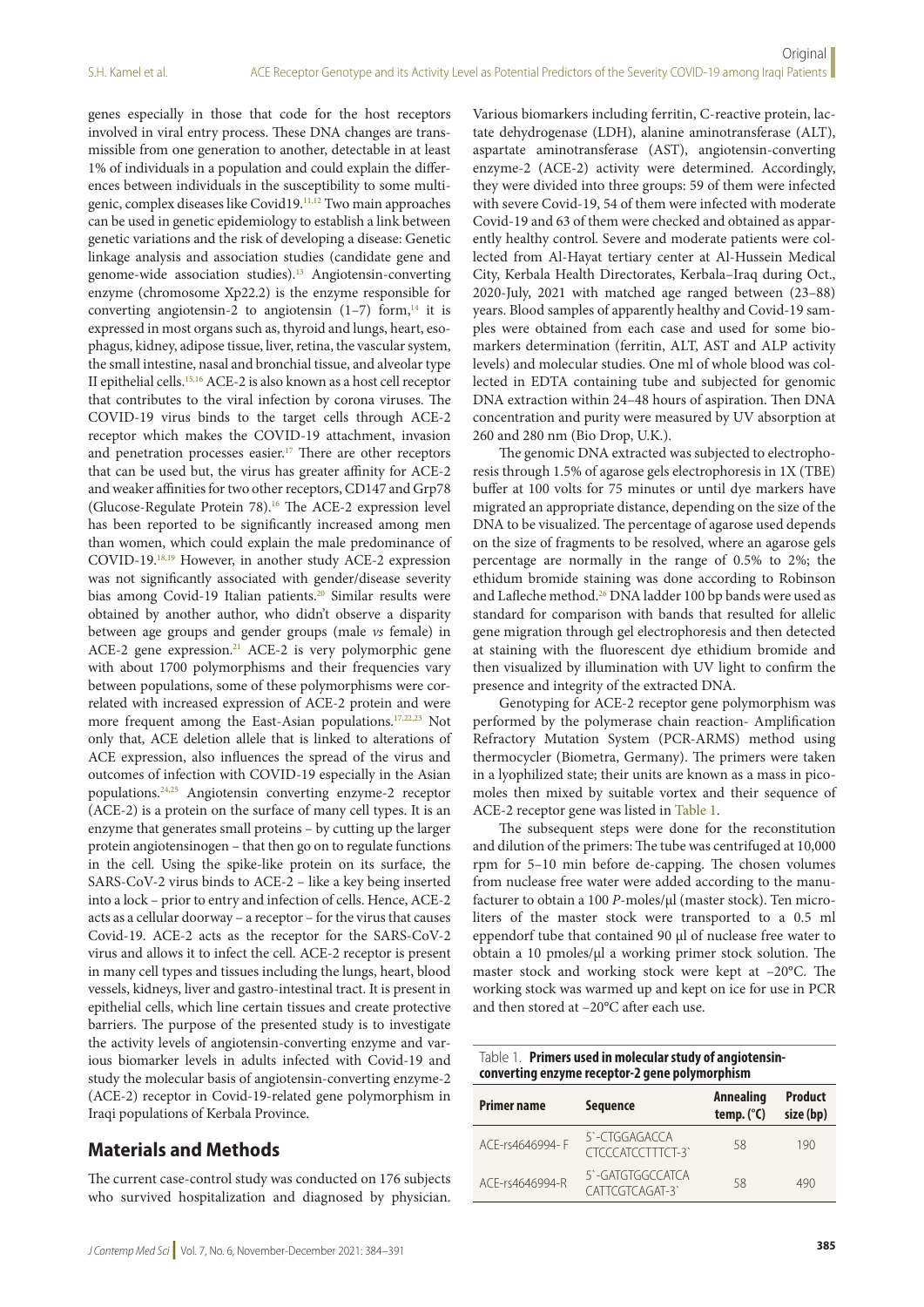The reaction setup and thermal cycling protocol of the PCR components and program for ACE-2 receptor gene show in Table 2.

Electrophoresis involves running a current through a gel loaded with the molecules of interest. The movement of the samples is directed based on the charge that the molecule carries. Based on the size and charge, the molecules will travel through the gel at different speeds, allowing them to be separated from one another as shown in Figure 1. Since, all the DNA molecules possess same amount of charge per mass, the gel electrophoresis separates them on the basis of size only.

Body mass index (BMI) was used to define obesity. The range of BMI  $(18.5-24.99 \text{ kg/m}^2)$  that set it WHO but it does

Table 2. **Program of polymerase chain reaction of ACE-2 receptor gene in Covid-19 and healthy control**

| <b>Steps</b>         | Temp., °C | <b>Time</b>     | Cycle |
|----------------------|-----------|-----------------|-------|
| Initial denaturation | 95        | $5$ min.        |       |
| Denaturation         | 95        | $30$ sec.       | 30    |
| Annealing            | 58        | $30$ sec.       |       |
| <b>Extension</b>     | 72        | $30$ sec.       |       |
| Final extension      | 72        | $5 \text{ min}$ |       |

not accurately indicate the degree of fatness. The body mass index was measure by dividing weight in kilograms by length of individual in square meter.

## **Results**

Main features of 176 individuals included in this study were divided into 63 cases as apparently health control and the other 113 cases of them were infected with Covid-19 as summarized in Table 3. The Covid-19 patients were sub-divided into two groups depending on the severity of the disease and some biomarker levels changes. Mild Covid-19 includes 54 patients and the remaining 59 patients were infected with severe Covid-19 and its complications. The mean ± SD of age and BMI of each groups were indicated in Table 3.

In this table a significant differences between each of severe and moderate Covid-19 group as compared with control group was observed with respect to the age  $(P < 0.001)$ , while BMI data show a non-significant results ( $P = 0.817$  and  $P = 0.495$  respectively. The mean  $\pm$  SD values of angiotensinconverting enzyme-2 (ACE-2) activity levels was higher in the severe and moderate Covid-19 as compared with that found in healthy control (4.74 ± 0.85, 3.83 ± 0.82, and 3.03 ± 0.82 ng/ml) respectively. A non-significant differences between moderate and control groups  $(P = 0.721)$  was obtained and



Fig. 1 **The amplification of rs4646994 region of human samples were fractionated on 1.5% agarose gel electrophoresis stained with ethidium bromoide. M: DNA Marker (Ladder 100 bp). Lanes 1-19 resemble 190, 490 bp of PCR products.**

Table 3. **Comparison of age and body mass index and angiotensin-converting enzyme between moderate and severe Covid-19 groups as compared with control group**

| <b>Parameters</b>      | <b>Moderate Covid-19</b><br>$N = 54$ Mean $\pm$ SD | Control group<br>$N = 63$ Mean $\pm$ SD | P-value | Control group $N = 63$<br>Mean $\pm$ SD | <b>Severe Covid-19</b><br>$N = 59$ Mean $\pm$ SD | P-value |
|------------------------|----------------------------------------------------|-----------------------------------------|---------|-----------------------------------------|--------------------------------------------------|---------|
| Age, year              | $52.06 + 14.35$                                    | $40.03 + 11.86$                         | < 0.001 | $40.03 + 11.86$                         | $59.1 + 12.64$                                   | < 0.001 |
| BMI, kq/m <sup>2</sup> | $32.59 + 5.52$                                     | $33.31 + 5.83$                          | 0.495   | $33.31 + 5.83$                          | $33.07 + 5.72$                                   | 0.817   |
| ACE-2 activity, ng/ml  | $3.83 + 0.82$                                      | $3.03 + 0.82$                           | 0.721   | $3.03 + 0.82$                           | $4.74 + 0.85$                                    | 0.001   |

BMI, Body mass index; N, Number; Significant *P* < 0.05; SD, Standard Deviation.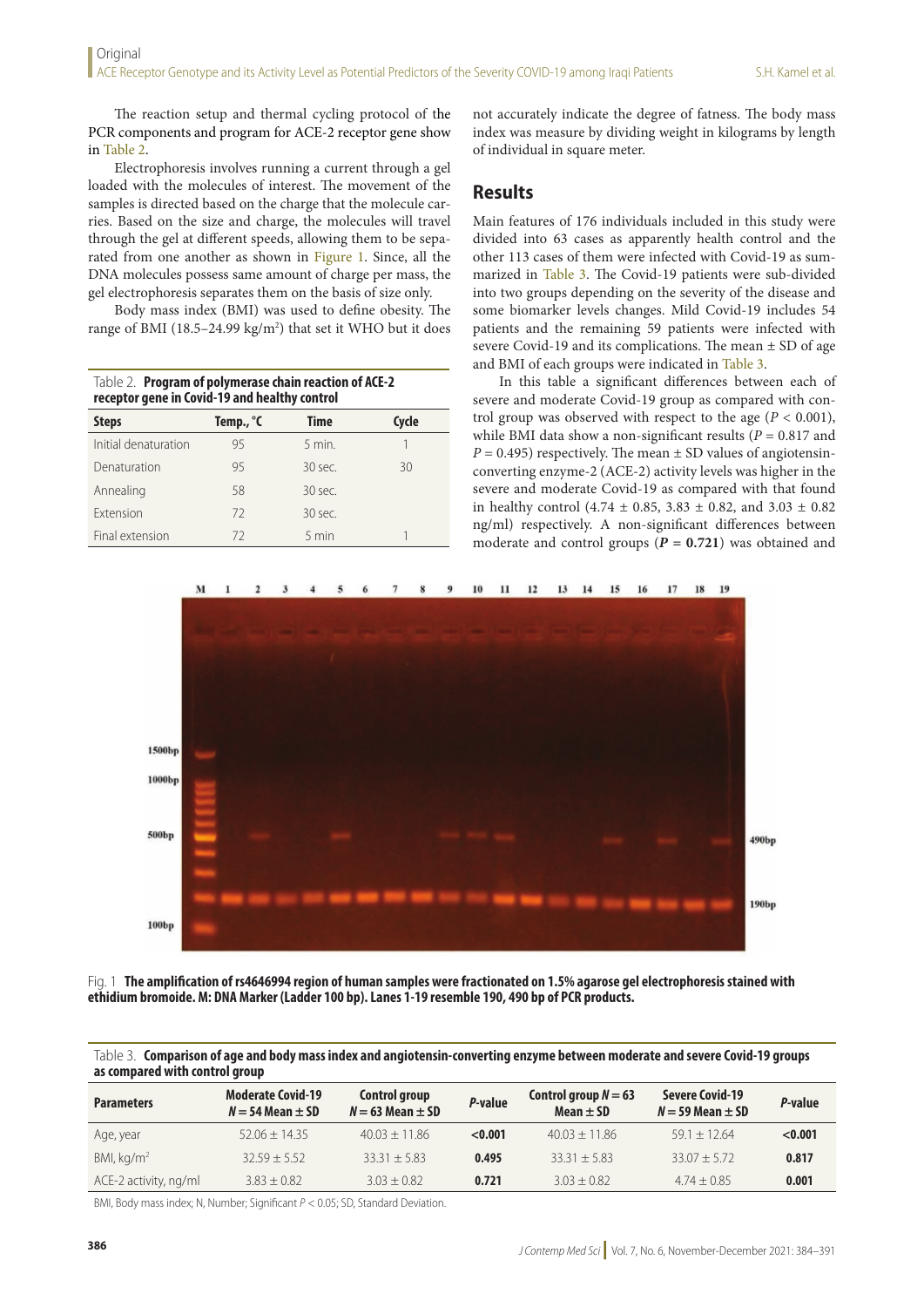significant differences between severe Covid-19 and apparently health control group  $(P < 0.001)$ .

The angiotensin-converting enzyme gene (ACE-2) was located on chromosome 17q23.3, spansv21 kb, and comprises 26 exons and 25 introns. Exon 26 encodes for the functionally important membrane-anchoring domain of the ACE-2 protein.

Insertion (I allele) polymorphism had band in (490 bp) of an Alu repetitive element in an intron of the ACE-2 receptor gene that called homozygotes. Deletion genotype (D allele) had band in (190 bp) that lack the repetitive element also called homozygotes, while (ID) genotype had two band I and D in the same gene that mean in the same gene had insertion and deletion of an Alu repetitive element in intron of the ACE-2 receptor gene and it is called heterozygotes, so the two band in the same location differ in speed of migration as shown in Figure 1. The (DD) genotype showed band at 190 bp, (II) genotype showed band at 490 bp while (ID) genotype showed both bands at 190 and 490 bp. The size of each of (DD, II and ID) genotypes was determined as indicated in Table 4.

Therefore, individuals with normal homozygous deletion/ deletion (DD) revealed band size of (190 bp), while individuals with normal insertion/insertion (II) revealed band size of (490 bp), and the individuals with heterozygous insertion/ deletion (ID) revealed two bands size at each of (190, 490 bp) respectively, Figure 1.

Table 4 shows the comparison of age and body mass index in moderate Covid-19 group with the ACE-2 receptor gene allele types by unpaired t test. In this table show age and BMI are non-significant correlated with moderate Covid-19 group according to the allele (ID) and (II).

Table 5 shows a significant result for mean  $\pm$  SD of age between severe Covid-19 as compared with apparently control groups according to the ACE-2 receptor gene polymorphism allele deletion/deletion (DD), but the relation with BMI was non-significant.

Table 6 show the results obtained for the relation between hypertension and T2DM associated with Covid-19 are significant as compared with control groups according to the ACE-2 receptor gene polymorphism allele (DD) but for moderate Covid-19 group the relation was non-significant with ACE-2 receptor gene polymorphism alleles (ID) and (II).

As shown in Table 6 the effect of smoking nicotine on the renin-angiotensin system was observed which indicated that 8.7% of angiotensin-converting enzyme receptor gene polymorphism allele (ID) in moderate Covid-19 and 8.5% of (DD) allele in severe Covid-19 infection were smokers respectively as compared with control group. Nicotine can impact the angiotensin-converting enzyme (ACE-2), which is relevant because coronaviruses bind to ACE-2. Current and past tobacco smoking is associated with changes in ACE-2 receptor expression. Table 6 indicated that most of patients whether it is severe or moderate infection with Covid-19 nonsmokers, the reason is due to nicotine may bind with the ACE-2 receptor and decrease levels of ACE-2 in multiple organs.<sup>27</sup> Smoking is associated with increased susceptibility and mortality in MERS‐CoV infection, potentially due to up-regulation of dipeptidyl peptidase‐IV, the host receptor for MERS‐CoV, in smokers. In the context of respiratory viruses, smoking has been reported to cause increased hospital and ICU admissions with influenza infection, greater severity with respiratory syncytial virus bronchiolitis and increased mortality with viral pneumonia.28 In Table 7 all parameters (ferritin, LDH, CRP, ACE2, ALT and AST) are significantly elevated in moderate group according to the allele ID compared with control group expect ALP, while they are significantly elevated in severe Covid-19 group as compared with control according to the DD allele expect ACE-2 which was non-significantly changes.

| Table 4. <b>Comparison of age and body mass index in severe</b> |
|-----------------------------------------------------------------|
| Covid-19 cases according to ACE-2 gene polymorphism allele, ID  |
| and II obtained by polymerase chain reaction amplification as   |
| compared with control DD allele                                 |

|                           | Moderate Covid-19, $N = 54$                                               |                 |         |  |
|---------------------------|---------------------------------------------------------------------------|-----------------|---------|--|
| <b>Parameters</b>         | II allele $N = 8$<br>ID allele $N = 46$<br>Mean $\pm$ SD<br>Mean $\pm$ SD |                 | P-value |  |
| Age, Year                 | $52.91 + 14.62$                                                           | $47.13 + 12.32$ | 0.297   |  |
| BMI, (kg/m <sup>2</sup> ) | $33.07 + 5.6$                                                             | $7983 + 438$    | 0.126   |  |

N, Number; BMI, Body Mass Index; SD, Standard Deviation; *P*-value, Prober value; ID, Insertion/Deletion; II, Insertion/Insertion.

#### Table 5. **Shows a comparison between severe Covid-19 and control groups according to the type of ACE-2 receptor gene allele deletion/deletion for age and BMI**

| <b>Parameters</b>         | Severe Covid-19 DD allele<br>$N = 59$ Mean $\pm$ SD | <b>Control DD allele</b><br>$N = 27$ Mean $\pm$ SD | P-value |
|---------------------------|-----------------------------------------------------|----------------------------------------------------|---------|
| Age, Year                 | $59.1 + 12.64$                                      | $41.96 + 12.62$                                    | < 0.001 |
| BMI, (kq/m <sup>2</sup> ) | $33.07 + 5.72$                                      | $3393 + 641$                                       | 0537    |

N, Number; BMI, Body Mass Index; SD, Standard Deviation; *P*-value, Prober value; DD, Deletion/Deletion allele found in sever Covid-19 and control group.

| <code>Table</code> 6. $\,$ Comparison of gene polymorphism of ACE-2 alleles (ID and II) with hypertension, type 2 diabetes mellitus and smoking in |  |
|----------------------------------------------------------------------------------------------------------------------------------------------------|--|
| moderate Covid-19 cases and compared with severe and control alleles (DD)                                                                          |  |

|                   |         | <b>Moderate Covid-19</b>         |                          |         | <b>Severe Covid-19</b>          | <b>Control</b>                  |         |
|-------------------|---------|----------------------------------|--------------------------|---------|---------------------------------|---------------------------------|---------|
| <b>Parameters</b> |         | <b>ID</b> allele<br>$N = 46$ (%) | II allele<br>$N = 8$ (%) | P-value | <b>DD</b> allele<br>$N = 59(%)$ | <b>DD</b> allele<br>$N = 27(%)$ | P-value |
| Hypertension      | with    | 25 (54.3%)                       | 5(62.5%)                 | 0.720   | 26 (44.1%)                      | 0(0.0)                          | < 0.001 |
|                   | without | 21 (45.7%)                       | 3(37.5%)                 |         | 33 (55.9%)                      | 27 (100%)                       |         |
| T <sub>2</sub> DM | with    | 16 (34.8%)                       | $4(50.0\%)$              |         | 28 (47.5%)                      | 0(0.0)                          |         |
|                   | without | 30 (65.2%)                       | $4(50.0\%)$              | 0.450   | 31 (52.5%)                      | 27 (100%)                       | < 0.001 |
| Smoking           | Yes     | 4(8.7%)                          | 0(0.0)                   |         | 5(8.5%)                         | 0(0.0)                          |         |
|                   | No.     | 42 (91.3%)                       | 8 (100%)                 | 1.000   | 54 (91.5%)                      | 27 (100%)                       | 0.320   |

N, Number; T2DM, Type 2 Diabetes Mellitus; ID, Insertion/Deletion; II, Insertion/Insertion; *P* value, Prober value.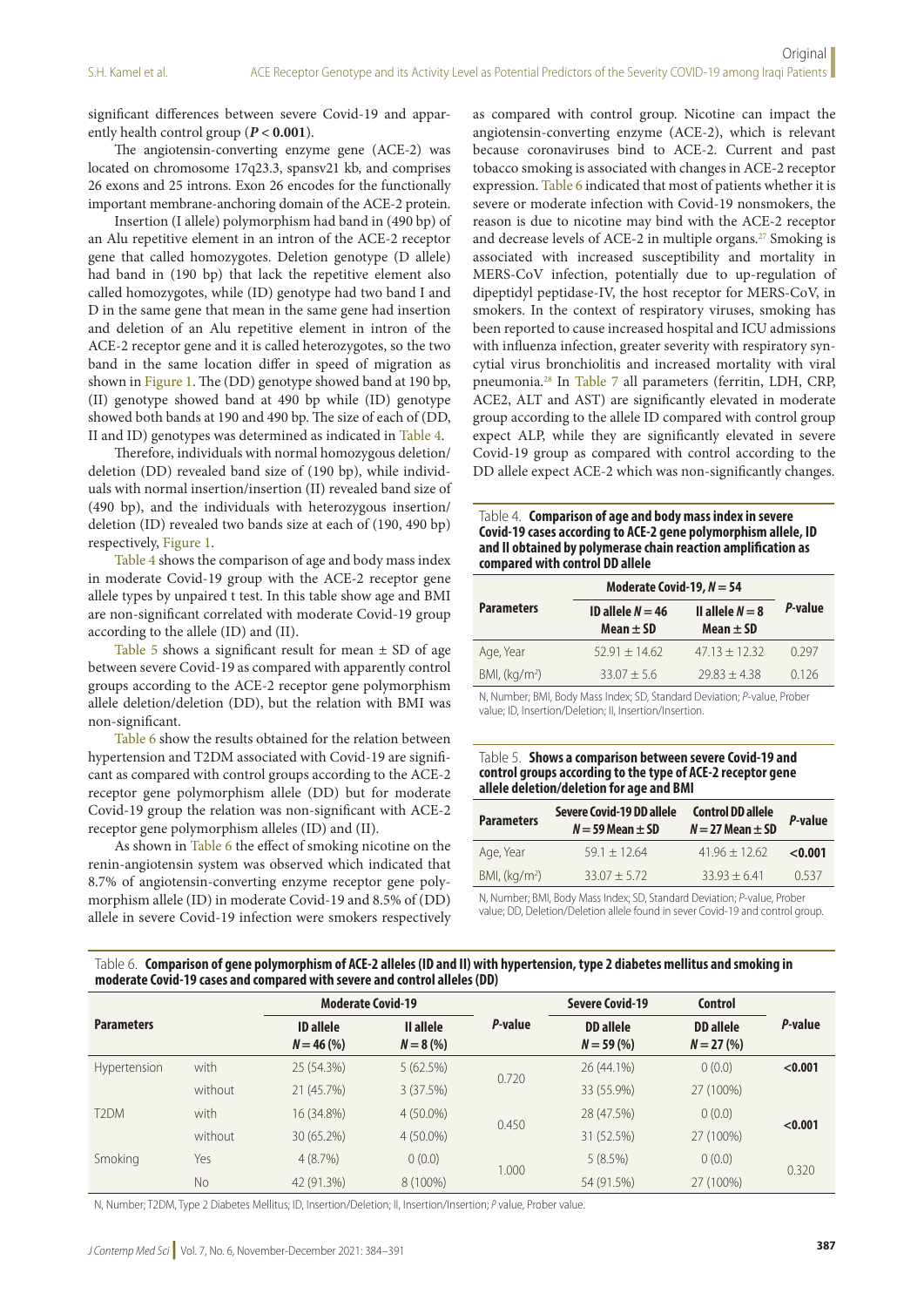| Table 7. Comparison of biochemical in ACE-2 Alleles, ID allele in moderate Covid-19 group as compared to ID allele in control and also |
|----------------------------------------------------------------------------------------------------------------------------------------|
| the DD allele in severe Covid-19 as compared with control DD allele                                                                    |

| <b>Parameters</b>       |          | ID allele in moderate Covid-19<br>group as compared with control |         |         | DD allele in severe Covid-19<br>group as compared with control |         |
|-------------------------|----------|------------------------------------------------------------------|---------|---------|----------------------------------------------------------------|---------|
|                         | Group    | $Mean \pm SD$                                                    | P-value | Group   | Mean $\pm$ SD                                                  | P-value |
|                         | Moderate | $602.24 \pm 509.41$                                              | < 0.001 | Severe  | $765.04 \pm 359.37$                                            | < 0.001 |
| Ferritin, (ng/ml)       | Control  | $81.36 + 47.31$                                                  |         | Control | $70.08 \pm 26.96$                                              |         |
|                         | Moderate | $395.78 \pm 240.34$                                              | < 0.001 | Severe  | $432.9 \pm 211.86$                                             | < 0.001 |
| LDH activity, (U/I)     | Control  | $132.93 + 37.95$                                                 |         | Control | $140.98 \pm 39.41$                                             |         |
|                         | Moderate | $9.56 + 3.26$                                                    | < 0.001 | Severe  | $15.02 \pm 23.53$                                              | < 0.001 |
| CRP, (mq/dl)            | Control  | $0.34 + 0.15$                                                    |         | Control | $0.36 + 0.13$                                                  |         |
| ACE-2 activity, (ng/ml) | Moderate | $3.14 \pm 0.83$                                                  | 0.001   | Severe  | $3.74 \pm 0.85$                                                | 0.345   |
|                         | Control  | $2.55 \pm 0.62$                                                  |         | Control | $3.66 \pm 0.64$                                                |         |
| ALT activity, (U/I)     | Moderate | $60.81 \pm 19.25$                                                | < 0.001 | Severe  | $101.11 \pm 266.69$                                            | < 0.001 |
|                         | Control  | $29.56 \pm 11.71$                                                |         | Control | $26.54 \pm 9.7$                                                |         |
|                         | Moderate | $41.28 \pm 12.32$                                                | < 0.001 | Severe  | $51.6 \pm 53.43$                                               | < 0.001 |
| AST activity, (U/I)     | Control  | $22.77 \pm 8.33$                                                 |         | Control | $23.54 \pm 8.78$                                               |         |
| ALP activity, $(U/$ )   | Moderate | $89.87 \pm 30.73$                                                | 0.063   | Severe  | $109.48 \pm 39.34$                                             | < 0.001 |
|                         | Control  | $77.12 \pm 23.52$                                                |         | Control | $73.66 \pm 24.41$                                              |         |

LDH: Lactate dehydrogenase; CRP: C- Reactive protein; ACE-2: Angiotensin Converting Enzyme; ALT: Alanine Aminotransferase; ALP: Alkaline phosphatase; AST: Aspartate Aminotransferase; S.D: Standard Deviation; DD: Deletion/Deletion; ID: Insertion/Deletion.

Table 8 show the comparison of biochemical in control group according to allele. In this table all parameters in control group are non-significant according to the allele DD and ID expect ACE-2 is significant.

## **Discussion**

As indicated previously, age and BMI are non-significantly in moderate Covid-19 group according to the (ID) and (II) allele as shown in Table 2, whereas age is significant between severe and control groups according to the deletion/deletion allele (DD), as shown in Table 3 but BMI was non-significantly. The DD allele found in severe and control group but was absent in moderate group.

The ACE-2 receptor gene polymorphism allele (DD) in severe Covid-19 was significantly associated with hypertension and T2DM as compared with control groups *P* **< 0.001**, but the (ID) and (II) alleles in moderate Covid-19 group was association non-significantly,  $P = 0.720$  and  $P = 0.450$  respectively as shown in Table 4. The total 113 cases of Covid-19 patients were selected with demographic and clinical characteristics. We observed that high frequency of hypertensive patients was (54.3%) as compared to diabetic (34.8%) as shown in Table 4. In contrast, de Abajo et al., found higher prevalence of diabetes in 1339 Covid-19 cases as compared with 13,390 matched controls (27.2% vs 20.3%; crude odds ratio, OR, 1.50).29 Similarity, Singh et al., pooled different studies (*N* = 2209) and found higher percentage of hypertension (21%) as compared to diabetes (11%) and CVD (7%). $30$  In contrast, a meta-analysis of Covid-19 patients (*N* = 1576 patients) reported percentage of different comorbid conditions such as hypertension (17%) > diabetes (8%).<sup>31</sup> To date, few studies have been published that investigate the relationship between ACE-2 gene polymorphism and Covid-19 severity, but we are

|           | Table 8. Comparison of biochemical in control group according |
|-----------|---------------------------------------------------------------|
| to allele |                                                               |

| <b>Parameters</b>       | Group     | Mean $\pm$ SD      | P-value |  |
|-------------------------|-----------|--------------------|---------|--|
| Ferritin, (ng/ml)       | DD allele | $70.08 \pm 26.96$  |         |  |
|                         | ID allele | $81.36 + 47.31$    | 0.581   |  |
| LDH activity, (U/l)     | DD allele | $140.98 \pm 39.41$ |         |  |
|                         | ID allele | $132.93 \pm 37.95$ | 0.441   |  |
| CRP, (mg/dl)            | DD allele | $0.36 \pm 0.13$    |         |  |
|                         | ID allele | $0.34 + 0.15$      | 0.278   |  |
| ACE-2 activity, (ng/ml) | DD allele | $3.66 \pm 0.64$    |         |  |
|                         | ID allele | $2.55 \pm 0.62$    | < 0.001 |  |
| ALT activity, (U/I)     | DD allele | $26.54 + 9.7$      | 0.305   |  |
|                         | ID allele | $29.56 + 11.71$    |         |  |
| AST activity, (U/l)     | DD allele | $23.54 + 8.78$     |         |  |
|                         | ID allele | $22.77 + 8.33$     | 0.994   |  |
| ALP activity, (U/I)     | DD allele | $73.66 + 24.41$    |         |  |
|                         | ID allele | $77.12 + 23.52$    | 0.420   |  |

LDH, Lactate dehydrogenase; CRP, C- Reactive protein; ACE-2, Angiotensin Converting Enzyme-2; ALT, Alanine aminotransferase; ALP,

Alkaline phosphatase; AST, Aspartate aminotransferase; SD, Standard

Deviation; DD, Deletion/Deletion; ID, Insertion/Deletion.

still lacking definite results.17,32–34 In present study, we observed that individual with 'DD' genotype showed significantly 3.69 fold higher risk of Covid-19 severity. Similarly, other studies found that ACE-1 D/D-genotype showed association with Covid-19 related mortality.35,36 Gomez et al. found D allele was significantly associated with hypoxemic as compared to non-hypoxemic patients; however, 'DD' genotype individuals did not show any association with Covid-19 infection.<sup>37</sup>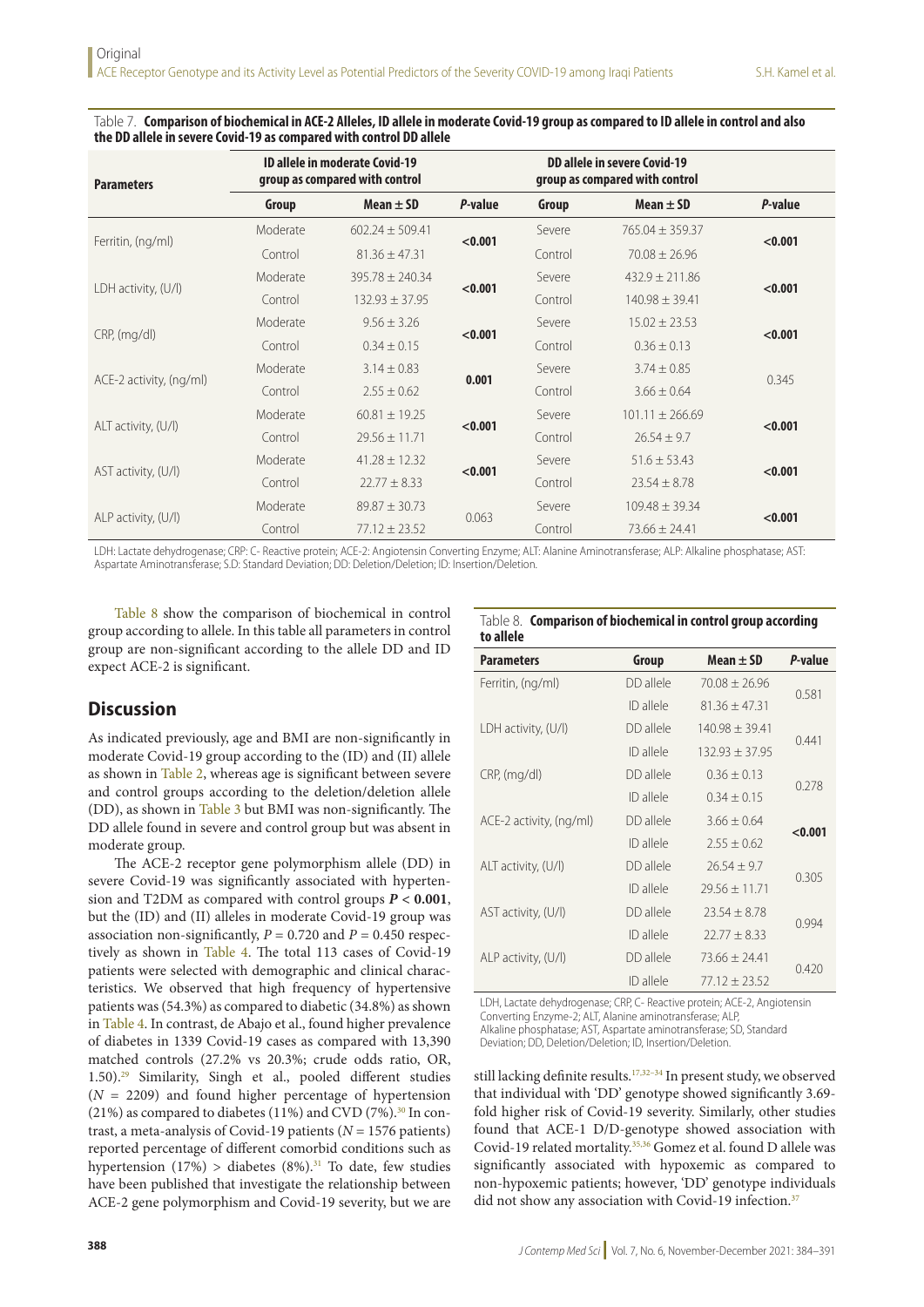Some studies have reported an association of the DD genotype of ACE-2 polymorphism and higher circulating levels and activity of ACE-2, $38$  which could explain the higher susceptibility to develop severe forms of the disease in patients with the DD genotype, in addition to hypertension and T2DM. SARS-CoV-2 sequesters ACE-2 to invade cells, decreasing the bioavailability of ACE-2 which entails a reduction in the degradation of ANG II and an exacerbation of the damaging effects of ANG II.<sup>39</sup> Thus, the lung injury and inflammation caused by the reduced ACE-2 levels due to the viral infection, and also by the hypertension and diabetes may be worsened by ACE-2 genotypes that further increase ACE-2 levels, and hence ANG II levels, such as the DD genotype of ACE-2 analyzed. In our study we confirmed that ACE-2 levels are associated with the DD genotype of both polymorphisms, which in turn is associated with greater severity of the disease in hypertensive and T2DM. Although according to our data we could not affirm a direct association with Covid-19 severity.

Covid-19 is a highly contagious disease characterized by high mortality, especially for patients with severe comorbidities such as diabetes, hypertension, CVD and CKD.<sup>9</sup> The documented history of diabetes has been stated to be an independent indicator of morbidity and death in SARS patients.40,41 Diabetes hyperglycemia is suspected to cause immune response dysfunction, which fails to regulate the spread of invasive pathogens. Therefore, diabetic individuals are considered to be more prone to infections and incidence of infectious diseases and it will increase associated comorbidities.42 A study was released by the Chinese Centre for Disease Control and Prevention, which showed elevated mortality rate in people with diabetes (2.3%, total and 7.3%, diabetes patients) study was performed in 72,314 cases of Covid-19.43

Blood pressure homeostasis maintained by renin–angiotensin system (RAS).44,45 RAS system modulated by ACE-1 and ACE-2, angiotensin I is converted into angiotensin II (ATII) by ACE1 and degraded bioactive bradykinin.<sup>46</sup> Insertion/deletion (I/D) polymorphism has been correlated with levels of circulating and tissue ACE-1 and influences almost half of the variability of serum ACE levels in the general population. The 'D' allele of ACEI/D is associated with higher ACE activity.<sup>47</sup> This means individuals with DD genotype showed approximately twice ACE activity levels as compared to II genotype individuals.48 The 'D' allele of ACE-1 gene is significantly associated with hypoxemic group as compared to non-hypoxemic group.49 Recently, Delanghe et al. found that the prevalence of Covid-19 in 33 countries has been substantially associated with ACE1 I/D polymorphism.<sup>50</sup>

However, our results clearly revealed that polymorphisms of the ACE-2 gene are related to the risk of developing severe Covid-19 (ICU admission) in hypertension and diabetic patients. Our study confirms with previously reported findings of another ACE polymorphism on Covid-19 patients with hypertension<sup>37</sup> however; it did not corroborate the association with Covid-19 severity found by Gomez et al. and other authors for the ACE I/D polymorphism, regardless of comorbidities. Unlike these studies, we also found an additional association of D Allele with enhanced severity in hypertension and diabetic patients, and interestingly, we further found a higher prevalence of the DD, ID genotypes (all containing the D allele) among deceased ICU-patients, not described so far, confirming the deleterious effect of the D allele in Covid-19 outcomes. Precisely most of these patients were hypertensive.

In Table 7 all parameters (Ferritin, LDH, CRP, ACE-2, ALT and AST) are significant in moderate group according to the allele ID compared with control group expect ALP. All these parameters are significantly elevated in severe group according to the allele DD as compared with control group expect ACE-2, because D allele responsible for activity of ACE-2 and this allele found homogenous at form DD in severe and control group that carry DD genotype, so that non-significant between severe and control according to the allele DD. Genetic polymorphisms in ACE-2 indicate that the ACE I/D polymorphism, have been shown to affect ACE-2 activity levels and confer susceptibility to hypertension type 2 diabetes,<sup>38</sup> overweight nephropathy and certain cardiovascular and autoimmune diseases. More specifically, the DD genotype of the ACE I/D polymorphism has been associated to higher levels of serum ACE and higher levels of circulating IL-6 in patients with myocardial infarction. In contrast, the II genotype has been associated to lower circulating ACE levels. Since some of these processes have been reported to be involved in the pathogenesis of Covid-19, the DD genotype could predispose to complications of Covid-19 due to higher baseline ACE levels and its consequences.<sup>37</sup> Indeed, an association of the DD genotype of the ACE I/D polymorphism with severe Covid-19 has been reported in hypertensive males.<sup>37</sup> However, analyzing the I/D polymorphism is laborious and time-consuming and some authors have described a preferential amplification of the D allele. The ACE-2 gene polymorphisms are in complete linkage disequilibrium with the ACE I/D polymorphism, therefore they could be better prognostic markers.

Table 8 show all parameter are non-significant correlated because there were healthy peoples. ACE-2 was significantly to DD and ID alleles because the D allele is associated with higher ACE-2 activity. Mean ACE activity levels in DD carriers were approximately twice that in II genotype individuals. Therefore, it may be propose a hypothesis that ACE-2 gene polymorphism may play an important role in patients with Covid-19 who are susceptible to develop severe lung injury or ARDS.48

## **Conclusions**

The severity of Covid-19 patients may depend on age, diabetes, hypertension and ACE-2 gene polymorphism. The observed results suggest that a prospective paradigm of DD genotype that has the potential help to explain the susceptibility of the host response to SARS-Cov-2 infection and involve in numerous pathological. Thus, ACE-2 I/D polymorphism may be act as a useful tool to predict the development of disease and may have an influence on the treatment outcomes against the Covid -19 to establish a population-based therapeutic development.

## **Acknowledgments**

All authors would like to thank the participated patients and the team of Covid-19 Centers for their support during this study.

## **Conflicts of Interest**

None.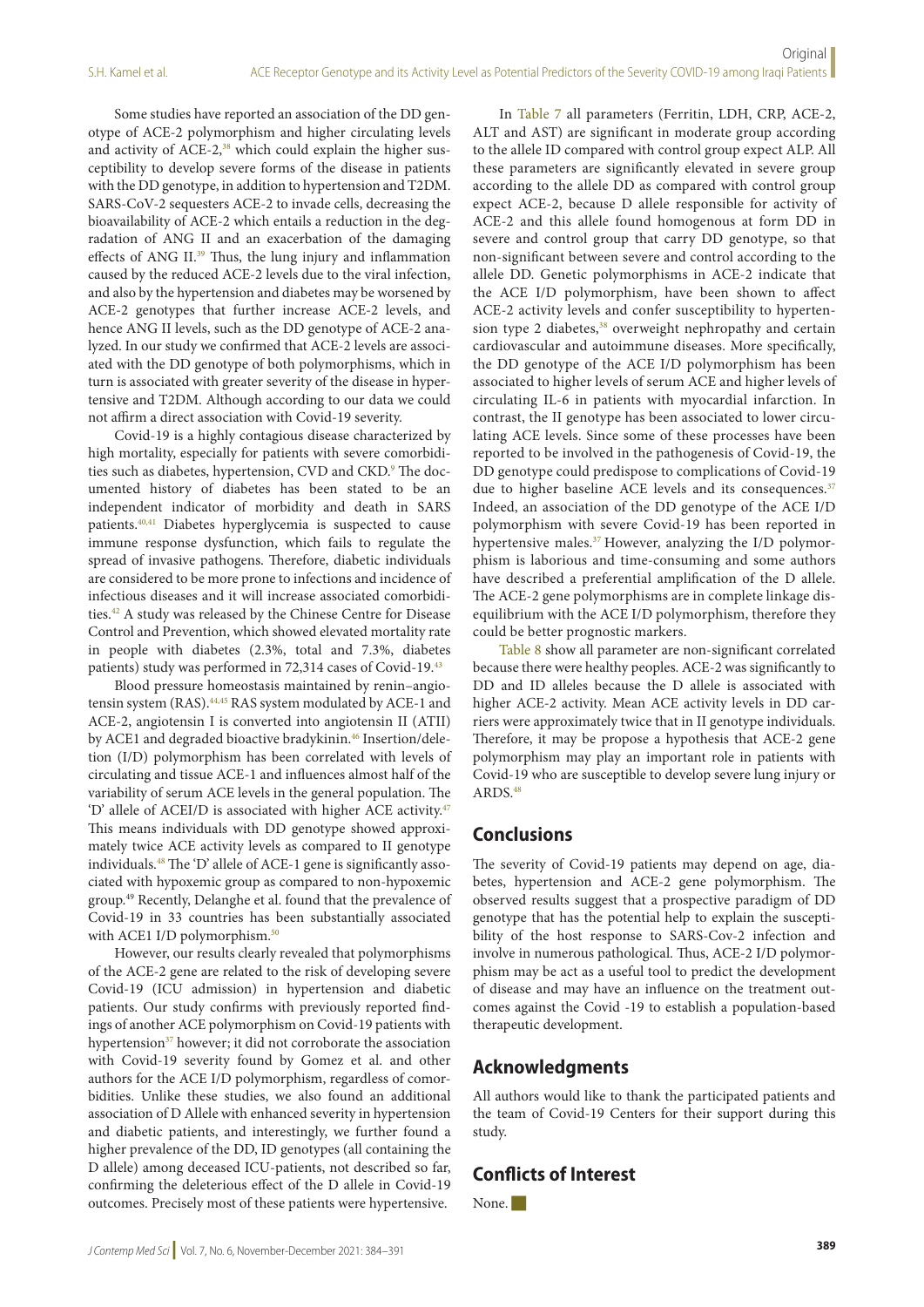#### **References**

- 1. World Health Organization. (2020). Global surveillance for COVID-19 disease caused by human infection with novel coronavirus (COVID-19): interim guidance, 27 February 2020. World Health Organization.
- 2. Hui, D. S., Azhar, E. I., Madani, T. A., Ntoumi, F., Kock, R., Dar, O., et al. (2020). The continuing 2019-nCoV epidemic threat of novel coronaviruses to global health—The latest 2019 novel coronavirus outbreak in Wuhan, China. International Journal of Infectious Diseases, 91: 264–266.
- 3. Calisher C, Carroll D, Colwell R, Corley RB, Daszak P, Drosten C, et al. (2020). Statement in support of the scientists, public health professionals, and medical professionals of China combatting COVID-19. The Lancet, 395(10226), e42–e43.
- 4. Singhal, T. (2020). A review of coronavirus disease-2019 (COVID-1de Abajo, F. J., Rodríguez-Martín, S., Lerma, V., Mejía-Abril, G., Aguilar, M., García-Luque, A., and Elvira, C. (2020). Use of renin–angiotensin–aldosterone system inhibitors and risk of COVID-19 requiring admission to hospital: a casepopulation study. The Lancet, 395(10238), 1705-1714.9). The Indian Journal of Pediatrics, 87(4): 281–286.
- 5. Richardson, S., Hirsch, J. S., Narasimhan, M., Crawford, J. M., McGinn, T., Davidson, K. W., ... & Northwell COVID-19 Research Consortium. (2020). Presenting characteristics, comorbidities, and outcomes among 5700 patients hospitalized with COVID-19 in the New York City area. JAMA, 323(20): 2052–2059.
- 6. Scully E.P., Haverfield J., Ursin R.L., Tannenbaum C., Klein S.L. Considering how biological sex impacts immune responses and COVID-19 outcomes. Nat Rev Immunol. 2020;20(7):442–447.
- 7. Gandhi, M., Yokoe, D. S., & Havlir, D. V. (2020). Asymptomatic transmission, the Achilles' heel of current strategies to control Covid-19. N Engl J Med 2020; 2160–382:2158.
- 8. Lu, R., Zhao, X., Li, J., Niu, P., Yang, B., Wu, H., et al. (2020). Genomic characterisation and epidemiology of 2019 novel coronavirus: implications for virus origins and receptor binding. The Lancet, 395(10224): 565–574.
- 9. Zhou, F., Yu, T., Du, R., Fan, G., Liu, Y., Liu, Z., et al. (2020). Clinical course and risk factors for mortality of adult inpatients with COVID-19 in Wuhan, China: a retrospective cohort study. The Lancet, 395(10229): 1054–1062.
- 10. Strafella, C., Caputo, V., Termine, A., Barati, S., Caltagirone, C., Giardina, E., & Cascella, R. (2020). Investigation of genetic variations of IL6 and IL6r as potential prognostic and pharmacogenetics biomarkers: implications for covid-19 and neuroinflammatory disorders. Life, 10(12), 351.
- 11. Torres M.M., Acosta C.P., Sicard D.M. Susceptibilidad genética y riesgo de cáncer gástrico en una población del Cauca. Biomedica. 2004;24:153–162.
- 12. Sieńko J., Kotowski M., Bogacz A. COVID-19: the influence of ACE genotype and ACE-I and ARBs on the course of SARS-CoV-2 infection in elderly patients. Clin Interv Aging. 2020;15:1231–1240.
- 13. Tabor, H. K., Risch, N. J., & Myers, R. M. (2002). Candidate-gene approaches for studying complex genetic traits: practical considerations. Nature Reviews Genetics, 3(5), 391–397.
- 14. Guo, L., Ren, L., Yang, S., Xiao, M., Chang, D., Yang, F., et al. (2020). Profiling early humoral response to diagnose novel coronavirus disease (COVID-19). Clinical Infectious Diseases, 71(15): 778–785.
- 15. Gheblawi M., Wang K., Viveiros A. Angiotensin-converting enzyme 2: SARS-CoV-2 receptor and regulator of the renin-angiotensin system: celebrating the 20th anniversary of the discovery of ACE2. Circ. Res. 2020;126(10): 1456–1474.
- 16. Mariappan V., Balakrishna S.R.R., Pillai A. Angiotensin-converting enzyme 2: a protective factor in regulating disease virulence of SARS-COV-2. IUBMB Life. 2020 Dec;72(12):2533–2545.
- 17. Delanghe, J., Speeckaert, M., et al. (2020). The host's angiotensin-converting enzyme polymorphism may explain epidemiological findings in COVID-19 infections. Clinica Chimica Acta, 505: 192–193.
- 18. Zhao Y., Zhao Z., Wang Y., Zhou Y., Ma Y., Zuo W. Single-cell RNA ex-pression profiling of ACE2, the putative receptor of Wuhan 2019-nCov. bioRxiv. 2020.
- 19. Gagliardi, M. C., Tieri, P., Ortona, E., & Ruggieri, A. (2020). ACE2 expression and sex disparity in COVID-19. Cell Death Discovery, 6(1): 1–2.
- 20. Asselta, R., Paraboschi, E. M., Mantovani, A., & Duga, S. (2020). ACE2 and TMPRSS2 variants and expression as candidates to sex and country differences in COVID-19 severity in Italy. Aging (Albany NY), 12(11): 10087.
- 21. Cai G. Bulk and single-cell transcriptomics identify tobacco-use dis-parity in lung gene expression of ACE2, the receptor of 2019-nCov. medRxiv. 2020.
- 22. Cao Y., Li L., Feng Z., Wan S., Huang P., Sun X. Comparative genetic analysis of the novel coronavirus (2019-nCoV/SARS-CoV-2) receptor ACE2 in different populations. Cell Discov. 2020;6:11.
- 23. Chen, N., Zhou, M., Dong, X., Qu, J., Gong, F., Han, Y., et al. (2020). Epidemiological and clinical characteristics of 99 cases of 2019 novel

coronavirus pneumonia in Wuhan, China: a descriptive study. The Lancet, 395(10223), 507–513.

- 24. Sieńko J., Kotowski M., Bogacz A. COVID-19: the influence of ACE genotype and ACE-I and ARBs on the course of SARS-CoV-2 infection in elderly patients. Clin Interv Aging. 2020;15:1231–1240.
- 25. Pati Abhijit. ACE Deletion Allele Is associated with susceptibility to SARS-CoV-2 infection and mortality rate: an epidemiological study in the asian population. Clinica Chimica Acta; International Journal of Clinical Chemistry. 2020;510:455–458.
- 26. Robinson, D. H., and Lafleche, G. J. (2000). Nucleic acid electrophoresis in agarose gels. Essential Molecular Biology: A Practical Approach, 1: 89–119.
- 27. Mohamed, T. L., Nguyen, H. T., Abdul-Hafez, A., Dang, V. X., Dang, M. T., Gewolb, I. H., & Uhal, B. D. (2016). Prior hypoxia prevents downregulation of ACE-2 by hyperoxia in fetal human lung fibroblasts. Experimental Lung Research, 42(3), 121–130.
- 28. Han, L., Ran, J., Mak, Y. W., Suen, L. K. P., Lee, P. H., Peiris, J. S. M., et al. (2019). Smoking and influenza-associated morbidity and mortality: a systematic review and meta-analysis. Epidemiology, 30(3): 405–417.
- 29. de Abajo, F. J., Rodríguez-Martín, S., Lerma, V., Mejía-Abril, G., Aguilar, M., García-Luque, A., et al. (2020). Use of renin–angiotensin–aldosterone system inhibitors and risk of COVID-19 requiring admission to hospital: a case-population study. The Lancet, 395(10238): 1705–1714.
- 30. Singh, A. K., Gupta, R., Ghosh, A., & Misra, A. (2020). Diabetes in COVID-19: prevalence, pathophysiology, prognosis and practical considerations. Diabetes & Metabolic Syndrome: Clinical Research & Reviews, 14(4), 303–310.
- 31. Yan, Y., Yang, Y., Wang, F., Ren, H., Zhang, S., Shi, X., et al. (2020). Clinical characteristics and outcomes of patients with severe covid-19 with diabetes. BMJ Open Diabetes Research and Care, 8(1), e001343.
- 32. Dević Pavlić, S., Nadalin, S., Starčević Čizmarević, N., Buretić-Tomljanović, A., Radojčić Badovinac, A., et al. (2020). Could angiotensin-converting enzyme 1 I/D polymorphism be a modificator of COVID-19 response in different populations, diseases, and/or conditions?. Journal of the Renin-Angiotensin-Aldosterone System, 21(3): 1470320320957157.
- 33. Gemmati, D., Bramanti, B., Serino, M. L., Secchiero, P., Zauli, G., et al. (2020). COVID-19 and individual genetic susceptibility/receptivity: role of ACE1/ ACE2 genes, immunity, inflammation and coagulation. Might the double X-chromosome in females be protective against SARS-CoV-2 compared to the single X-chromosome in males?. International Journal of Molecular Sciences, 21(10): 3474.
- 34. Hatami, N., Ahi, S., Sadeghinikoo, A., Foroughian, M., Javdani, F., Kalani, N., et al. (2020). Worldwide ACE (I/D) polymorphism may affect COVID-19 recovery rate: an ecological meta-regression. Endocrine 2020;68: 479–484.
- 35. Annunziata, S., Bauckneht, M., Albano, D., Argiroffi, G., Calabrò, D., Abenavoli, E.,Young Committee of the Italian Association of Nuclear Medicine (AIMN) et al. (2020). Impact of the COVID-19 pandemic in nuclear medicine departments: preliminary report of the first international survey. European Journal of Nuclear Medicine and Molecular Imaging, 47: 2090–2099.
- 36. Yamamoto, N., Nishida, N., Yamamoto, R., Gojobori, T., Shimotohno, K., Mizokami, M., & Ariumi, Y. (2021). Angiotensin–converting enzyme (ACE) 1 gene polymorphism and phenotypic expression of COVID-19 Symptoms. Genes, 12(10), 1572.
- 37. Gómez, J., Albaiceta, G. M., García-Clemente, M., López-Larrea, C., Amado-Rodríguez, L., Lopez-Alonso, I., ... & Coto, E. (2020). Angiotensinconverting enzymes (ACE, ACE2) gene variants and COVID-19 outcome. Gene, 762: 145102.
- 38. Schüler, R., Osterhoff, M. A., Frahnow, T., Seltmann, A. C., Busjahn, A., Kabisch, S., et al. (2017). High‐saturated‐fat diet increases circulating angiotensin‐converting enzyme, which is enhanced by the rs4343 polymorphism defining persons at risk of nutrient‐dependent increases of blood pressure. Journal of the American Heart Association, 6(1): e004465.
- 39. Chang, D., Lin, M., Wei, L., Xie, L., Zhu, G., Cruz, C. S. D. et al. (2020). Epidemiologic and clinical characteristics of novel coronavirus infections involving 13 patients outside Wuhan, China. JAMA, 323(11): 1092-1093.
- 40. Li, J., Wang, X., Chen, J., Zhang, H., et al. (2020). Association of reninangiotensin system inhibitors with severity or risk of death in patients with hypertension hospitalized for coronavirus disease 2019 (COVID-19) infection in Wuhan, China. JAMA Cardiology, 5(7): 825–830.
- 41. Yang, J. K., Feng, Y., Yuan, M. Y., Yuan, S. Y., Fu, H. J., Wu, B. Y., et al. (2006). Plasma glucose levels and diabetes are independent predictors for mortality and morbidity in patients with SARS. Diabetic Medicine, 23(6), 623–628.